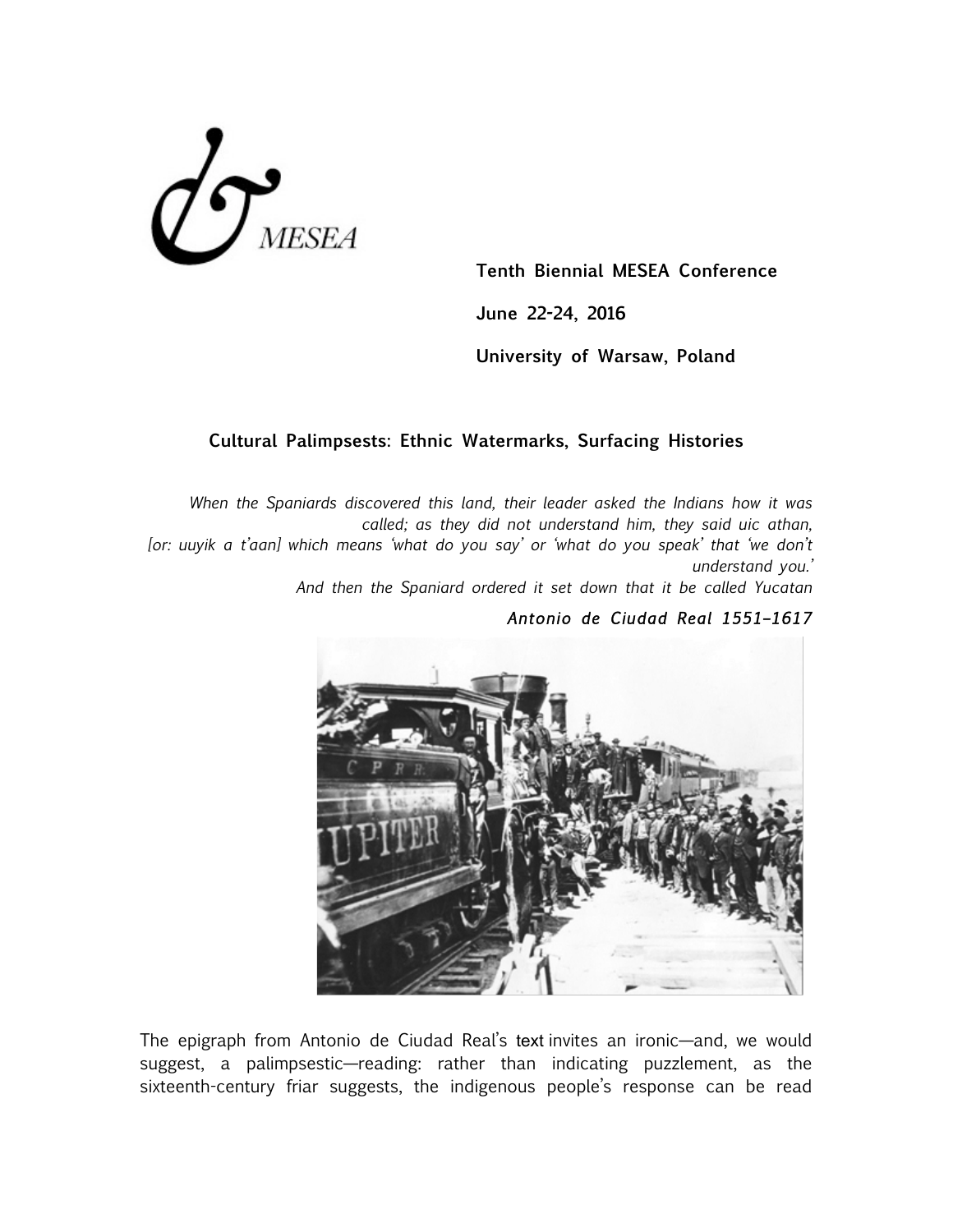as a challenge to their Spanish colonizers. Like a palimpsest, de Ciudad Real's colonial text involves, and upon scrutiny reveals, a deeper layer of meaning, in which the invaded call into question the presence of their invaders. Similarly, a palimpsestic reading of the famous photo of the opening ceremony of the Transcontinental Railroad in 1869 makes visible the conspicuous absence of the Chinese immigrants and the violent erasure of their nation-building labor from the visual archive. Ethnic texts, too, can be read as complex palimpsests, in which different textual layers produce competing narratives that challenge hegemonies and national narratives. The figure of the palimpsest has also been used by Daniel Cooper Alarcón in relation to the significance of Aztlán to Chicano/a cultural identity. Alarcón has argued that the "palimpsest's structure of interlocking, competing narratives has the advantage of preventing the dominant voice from completely silencing the others, thus encouraging scholarship to recognize and consider diversity."

The 2016 MESEA conference in Warsaw will focus on ethnic and minority discourses that have undergone erasure, yet keep resurfacing, on cultural traces left by groups long gone that have been forgotten and silenced, as well as on cultural inscriptions left by those who have become visible and audible more recently. Yet, in addition to engaging with the archaeological hermeneutics of recovering submerged layers of ethnic meaning, we also invite scholars to engage in the perhaps more radical act of what Sara Dillon has called a "palimpsestuous" reading: a reading that attends to the ways in which multiple inscriptions and competing narratives are intertwined and produce complex meanings.

MESEA welcomes paper and panel proposals from scholars in a wide range of disciplines – including ethnic and race studies, literary, cultural, and film studies, (art) history, critical theory, philosophy, postcolonial studies, post-dependency studies, gender and queer studies, law, linguistics – addressing, yet not limited to, the following issues:

- o Superimposed/submerged/surfacing/interlocking histories
- o Between narratives: negotiating world orders
- o Shadows of absence: reconstructing the cultures of the past
- o Invisible and visible intertexts
- o Decoding presence: marginal discourses in central narratives
- $\circ$  Stor(y)ing memories: toward the hermeneutics of ethnic selves
- o Translating ethnic selves: ethnicity and dominant languages
- o Between the norm and the law: ethnic inscriptions in normative discourses
- o Methodologies of cultural archaeology
- o Palimpsestic landscapes: the cartographies of ethnicity
- o Urban palimpsests bearing witness to ethnic histories
- o The ghostly presence of slavery in cityscape throughout the Atlantic world